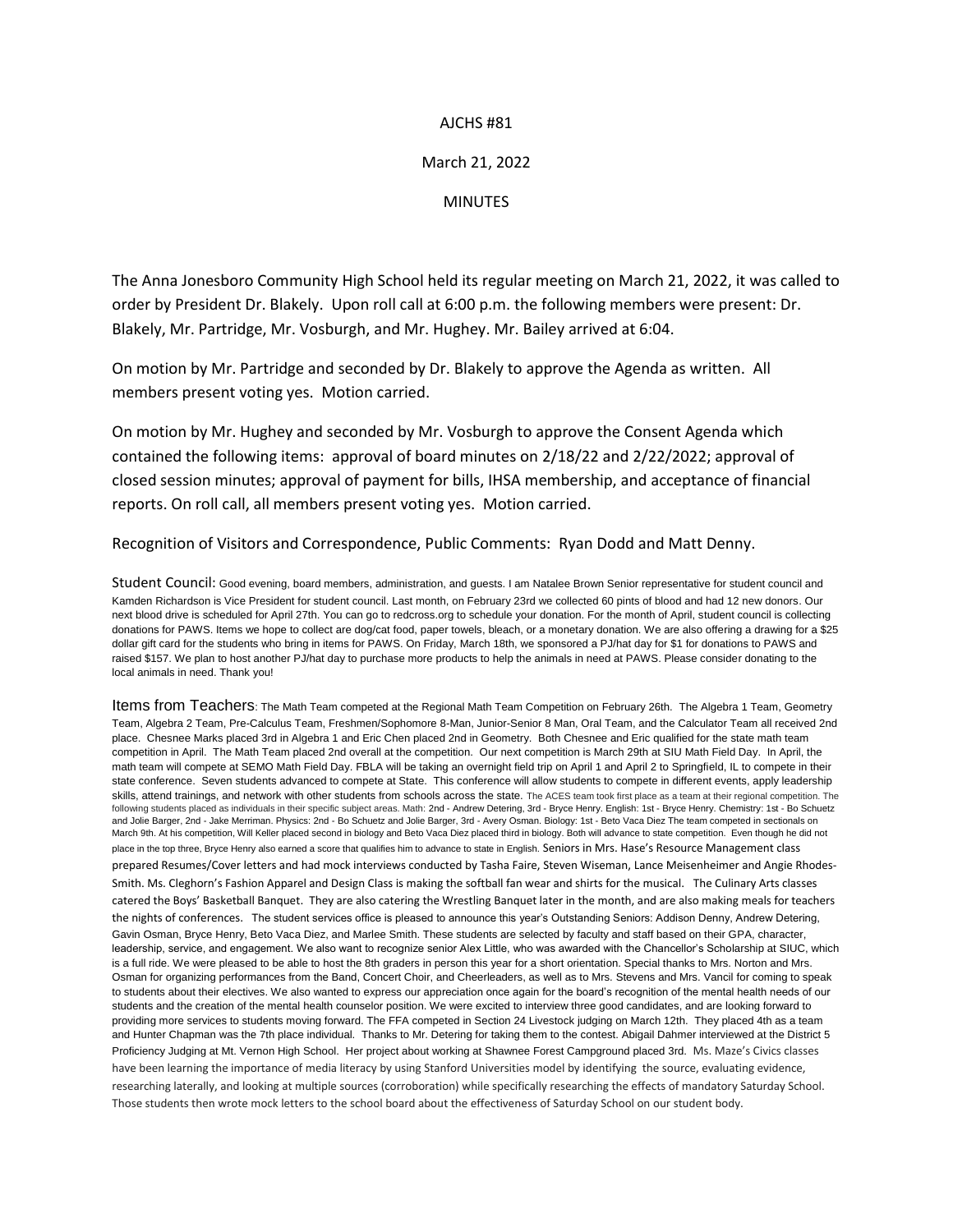Ms. Maze's Government classes are currently studying the process a bill takes to become a law and are about to dig into policies and how they are created. In years past students have evaluated school policies and provided mock bills to administration to potentially adopt. If you have any areas that you would like students to address, please let Ms. Maze know, they will begin this process in her classes in the upcoming weeks.

Curriculum Director Scott Finders reported on Wildcat Academy Credit Recovery Program, Summer Credit Recovery, State Testing, and Staff Professional Development in April.

Principal Detering gave reports on Discipline and Failures,

Superintendent Wright's administrative report included updates on an updated facility project schedule, vehicle rotation list, professional development for board members with IASB, demand to bargain letter from the Association, new signs for soccer fields and district office, a new communication tool called Apptegy, and renaming the AJ High School soccer field after Derek Harvell.

On motion by Mr. Vosburgh and seconded by Mr. Hughey for the Board to enter into closed session at 7:19p.m. for the following reasons (1) the purpose of appointment, employment, compensation, discipline, performance, or dismissal of specific employee of the public body or legal counsel for the public body, including hearing testimony on a complaint lodged against an employee of the public body or against legal counsel for the public to determine its validity. 5ILCS 120/2(c)(1). Collective negotiating matters between the public body and its employees or their representatives, or deliberations concerning salary schedules for one or more classes of employees. 5 ILCS 120/2 (c)(3). On roll call, all members present voting yes. Motion carried.

On motion by Mr. Bailey and seconded by Dr. Blakely to return to regular session at 9:00p.m. On roll call, all members present voting yes. Motion carried.

On motion by Mr. Partridge and seconded by Mr. Vosburgh to approve the renewal of Brett Detering (Principal) contract as presented. On roll call, all members present voting yes. Motion carried.

On motion by Mr. Bailey and seconded by Dr. Blakely to approve the Latin Academic Honor System Proposal. All members present voting yes. Motion carried.

On motion by Mr. Hughey and seconded by Mr. Vosburgh to approve Alternate Bid #3 from Glandt Roofing for replacement of shop area roof. On roll call, all members present voting yes. Motion carried.

On motion by Mr. Bailey and seconded by Mr. Partridge to approve overnight trip for FBLA State Convention. All members present voting yes. Motion carried.

On motion by Mr. Bailey and seconded by Dr. Blakely to hire Cody Roberts as Mental Health Counselor. On roll call, all members present voting yes. Motion carried.

On motion by Mr. Partridge and seconded by Mr. Bailey to hire Tyler Young as Social Studies Teacher. On roll call, all members present voting yes. Motion carried.

On motion by Mr. Vosburgh and seconded by Mr. Hughey to hire Dalton Browning as Agriculture Teacher. On roll call, all members present voting yes. Motion carried.